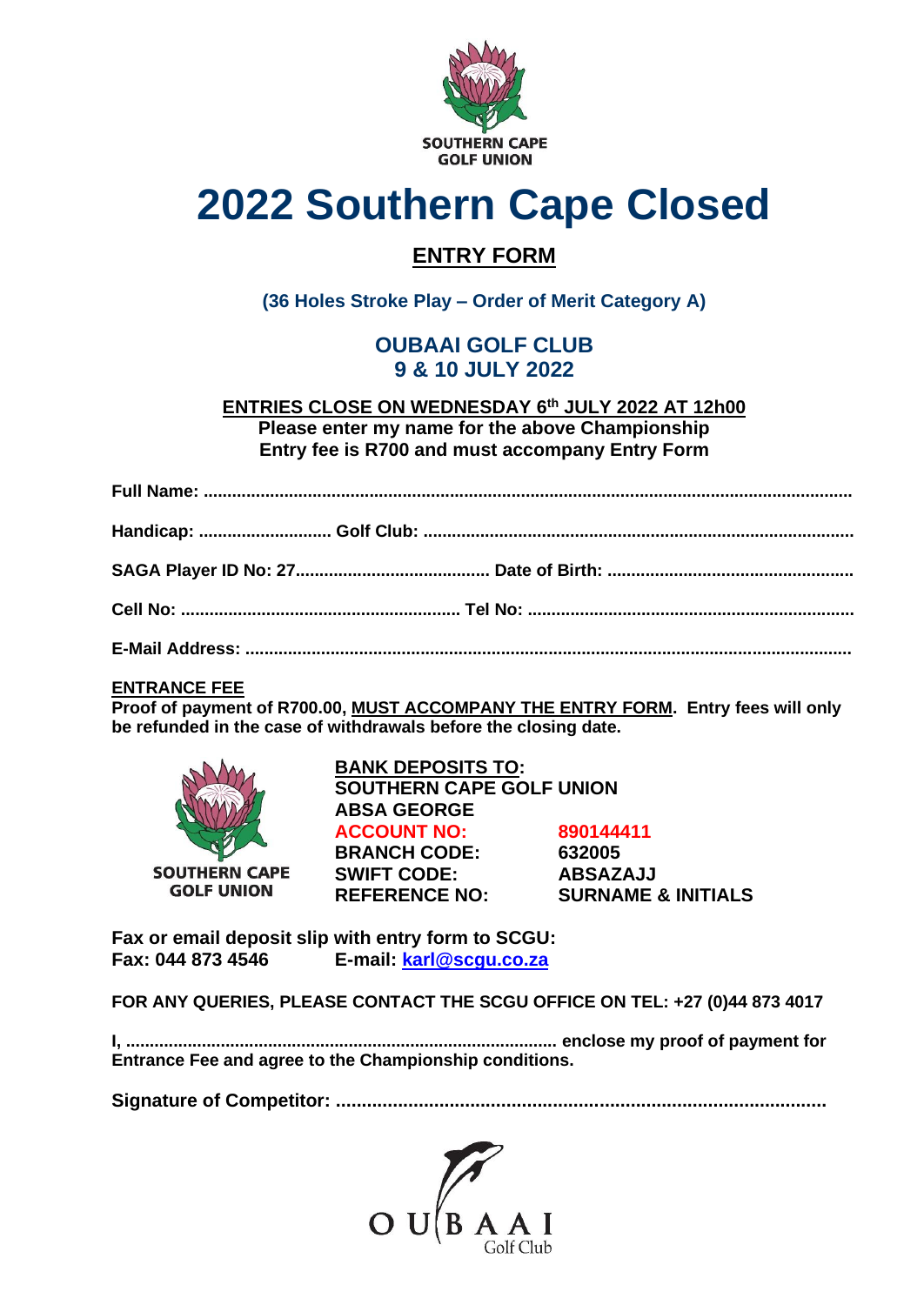

# **INFORMATION AND CONDITIONS OF ENTRY**

#### **Conditions of Play**

The tournament will be held in accordance with the Rules of Golf as approved by the R&A Rules Limited and Local Rules as approved by the Southern Cape Golf Union. Till further notice, all tournaments will be held in accordance with the latest Covid – 19 gazetted regulations and the Southern Cape Tournament Risk Mitigation Plan which will align with the GolfRSA Risk Mitigation Guidelines and club Risk Mitigation protocols. All entrants agree to abide by the requirements of these documents.

#### **Entry Requirements**

ONLY Open to Amateurs who are members of a Golf Club affiliated to the Southern Cape Golf Union and who have a handicap index of **6.5** or less as assessed in terms of the GolfRSA Course Rating and Handicapping System or other system acceptable by GolfRSA. Players entering for the closed will take preference over entries for the Oubaai Open.

## **Exemption Categories**:

Entrants who are exempt from a ballot will be:

- a) The 2022 Premier IPT Squad,
- b) The top 10 players on the Mid-Am Ranking list (Dynamic Ranking) as on Wednesday, 6<sup>th</sup> July 2022,
- c) The top 6 players on the Women's Premier IPT list (Dynamic Ranking) as on Wednesday, 6<sup>th</sup> July 2022,
- d) The top 6 players on the SAGDB list as on Wednesday, 6<sup>th</sup> July 2022,
- e) Other entrants as determined by the Southern Cape Golf Union.

#### **Entries**

Entries will be limited to 90 players. Should more than 90 entries be received, entries will be reduced by ballot in terms of higher handicap index. Please note that Oubaai Golf Club Members will also pay the R700 entry fee. Due to the Category "A" status of this SCGU Championship, no prepaid rates are applicable.

#### **Form of Competition**

The tournament is played over two days at Oubaai Golf Club. Eighteen (18) holes Medal Stroke Play will be played on Saturday morning 9<sup>th</sup> July 2022 and 18 holes medal stroke play will be played on the Sunday morning 10<sup>th</sup> July 2022. In the event of a tie for the championship, a sudden death play-off will take place until the winner is determined. All other count outs will be done using the R&A Tournament count out method. This will be done via the Albatros Scoring Program that will be used during the Tournament.

#### **Entry Procedure**

Please enter online via or website **[www.scgu.co.za](http://www.scgu.co.za/)**. Alternatively, entry forms are obtainable from Oubaai Golf Club, Secretaries of Affiliated Golf Clubs, and the Southern Cape Golf Union.

#### **Closing date**

Entries close at 12h00 on Wednesday 6<sup>th</sup> July 2022. Late entries and entries without payment or payment **arrangement will not be accepted.**

#### **Withdrawals**

Only written or faxed cancellation will be accepted and if received after the closing date no refund will be made.

#### **Draw & Starting Times**

The draw will be conducted by the Southern Cape Golf Union. Any competitor who is absent from the tee when called upon to start will be liable to disqualification or penalty under Rule 5-3a. The draw will be available at Oubaai Golf Club, the Southern Cape Golf Union's office and on the Unions web site **[www.scgu.co.za](http://www.scgu.co.za/)** on Thursday 7 th July 2022. It is the player's responsibility to obtain his tee-off time. A seeded draw will be done for the final round on Sunday 10 July 2022. **Registration**

All participating players must register at least 30 minutes prior to their tee off time on Saturday 9<sup>th</sup> July 2022. The registration area will be located in the Lounge area of the Oubaai Clubhouse.

#### *\*Breach of this condition will result in disqualification.*

#### **Decisions**

Decisions and disputes of any kind will be dealt with by the Tournament Committee of the Southern Cape Golf Union. **Practice Area**

The driving range and warm up area is located next to the Oubaai Hotel. The official putting and chipping green is located in close proximity to the Clubhouse, next to the 1<sup>st</sup> Tee.

#### **Golf Carts**

**Golf Carts are included in your entry fee and are compulsory for the event. All players must sign the Oubaai Golf Estate Golf Cart indemnity form in the Pro Shop.**

## **Dress Code**

a) Soft spikes.

b) Golf specific shorts will be allowed. Shorts must be knee length and cargo or draw string shorts are not permitted. c) Only recognised golf attire will be allowed. No collarless shirts.

#### **Distance Measuring Devices (D.M.D's)**

For the duration of the tournament a player may obtain distance information by use of a distance-measuring device. If, during a stipulated round, a player uses a distance-measuring device to gauge or measure other conditions that might affect his play (e.g. elevation changes, wind speed, etc.), the player is in breach of Rule 4-3a(1).

*\*Penalty for breach of Rule 4-3a(1):* First offence: Two Strokes, Second offence: Disqualification